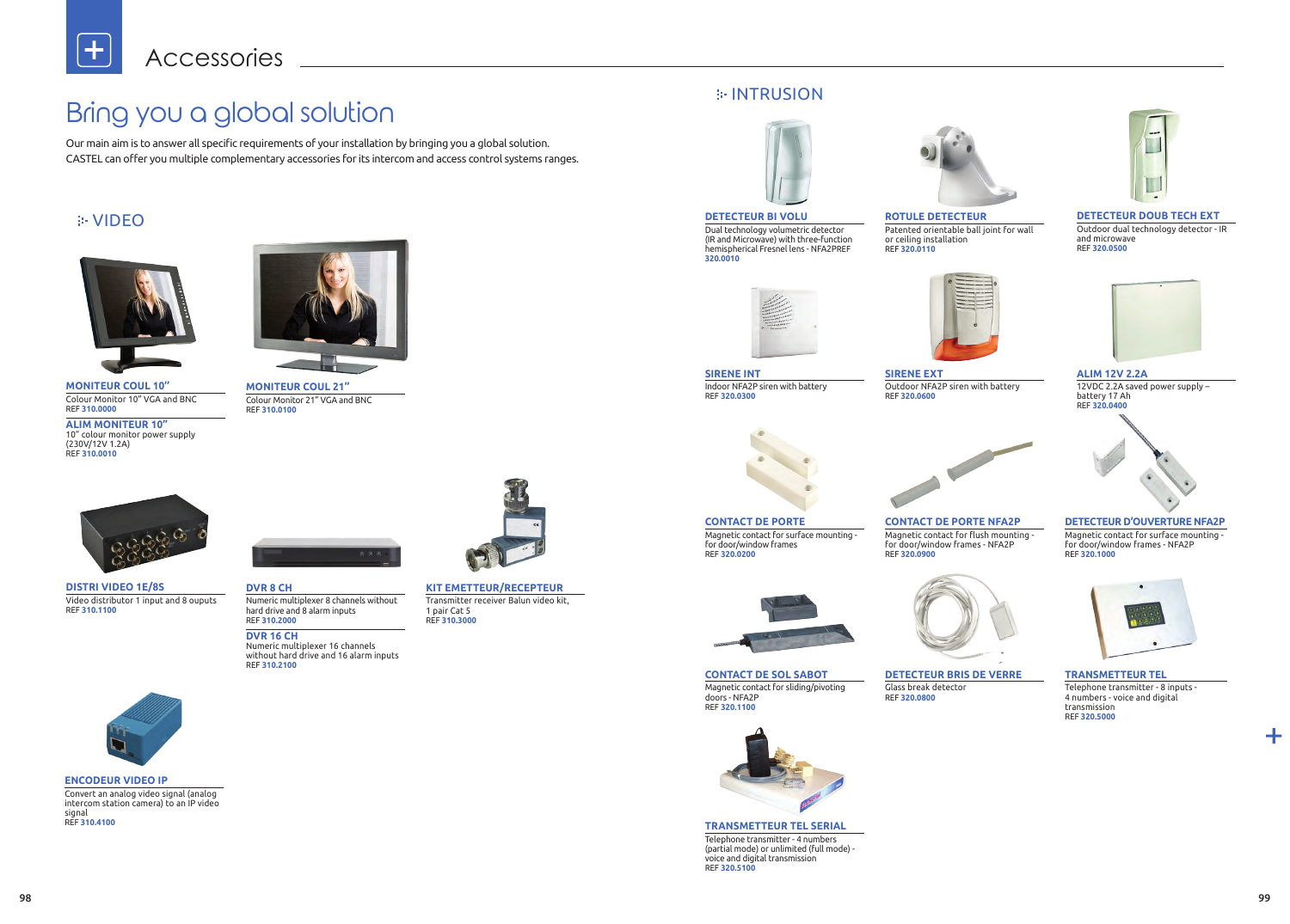╋

## **E-ACCESS CONTROL**



### **CLAVIER AUTONOME**

Polycarbonate standalone coded keyboard (IP65) with 2 relays - 1 buzzer REF **330.0000**

- > Blue backlight keys 3 Leds
- > Tamper function

╊

> Height 66mm > Width 16mm > Depth 25,5mm  $> 10/24V$ 

- > Programming through the front panel via a master code
- > Capacity: 100 user codes
- > Dimensions 120 x 36 x 83 mm Power
- supply 12/24V 0,25V not included



### **GACHE 128 SS TET 10/24V**

Stationary contact fail secure electrical strike REF **320.1700**

**IMPRIMANTE** Plastic card printer ZN1U0000RS ZENIUS REF **330.5000**



Web quick pro webcam REF **330.5400**

Position control box - Equipped with a floating contact (standby position information: lock) and a floating contact (security position information: unlock) REF **320.1600**



**BP SORTIE** Push button REF **330.1000**

- > Integration inside housing box Ø 60 mm
- > Brush stainless steel front
- > Laser engraving «door»
- > Dimensions 90 x 90 x 1,5 mm



**VENTOUSE ENCASTRE 300KG 24V** Magnetic lock flush mounting standard

- compliant NFS61937
- REF **320.1200**
- > Holding power 3000N
- > Length 230 mm > Width 38mm
- > Depth 27mm
- 
- > 24V

- > Height 66mm > Width 16mm
- > Depth 25,5mm  $> 10/24V$
- **BOITIER CONTROLE DE POSITION**

### **CLAVIER AUTONOME AV**

Zamak standalone coded keyboard (IP65 - IK10) with 2 relays - 1 buzzer REF **330.0050**

- Magnetic lock surface mounting standard compliant NFS61937 REF **320.1300** > Holding power 3000N > Length 250mm > Width 42mm > Depth 25mm
- 
- 
- 
- $> 24V$



- > Blue backlight keys 3 Leds
- > Tamper function
- > Programming through the front panel via a master code
- > Capacity: 100 user codes
- > Dimensions 120 x 36 x 83 mm
- > Power supply 12/24V 0,25V not included

### **GACHE 128 E SS TET 10/24V** Stationary contact fail secure electrical

### strike REF **320.1800** > Manual opening

**IMPRIMANTE DF** Plastic card printer PM1H0000RD PRIMACY (double face) REF **330.5700**

5 panel colour ribbon YMCKO





### **LACET**

Plastic card holder lanyard REF **330.5500**

### **TETIERE HZ INOX**

Standard stainless faceplate with latch



bolt and dead bolt opening REF **320.1900** > Length 250mm > Width 25mm > Thickness 3mm

### **BP SORTIE H ZAMAK**

REF **330.1200**



- > Sound information through a buzzer and a
- green led for door opening information > Permanent blue led lighting
- 
- > Integration inside housing box Ø 60 mm
- 
- > Dimensions 90 x 90 x 24 mm
- 



- 
- > Braille marking and «door» screen printing
- > Optional base for surface mounting
- REF 330.1250
- 
- (96 x 95 x 39 mm with base)
- > Power supply 12/24V not included



### **VENTOUSE APPLIQUE 300KG 24V**

### **CLAVIER AUTONOME BRAILLE**

Standalone coded keyboard with backlit keys with Braille diameter 16 mm (blue) REF **330.0200**

- > 2 relays Led and operating buzzer > Stainless steel vandal proof front panel > Flush mounted
- > Programming through the front panel via a master code
- > Dimensions 135 x 100 x 2,5 mm
- (flush-mounted with flush box D 40 mm)
- > 140 x 105 x 60 mm (surface-mounted with
- optional surface box REF 330.0150) > Power supply 12V not included





### **EQUERRE DE MONTAGE TYPE L**

Angle bracket for surface mounting magnetic lock REF **320.1400**

**LOGICIEL PRO** eMedia-CS Software professional version REF **330.5100**

**KIT NETTOYAGE** Cleaning kit Regular ACL001 (for 1000 printing) REF **330.5300**

### **PORTE BADGE**

Plastic card holder REF **330.5600**

### **EQUERRE DE MONTAGE TYPE L+Z**

Angle bracket L and Z combine for surface mounting magnetic lock REF **320.1500**

**BBGV DOUBLE CONTACT** Green coverless manual trigger with 2 contacts REF **320.3000**



## CARDS PERSONNALISATION